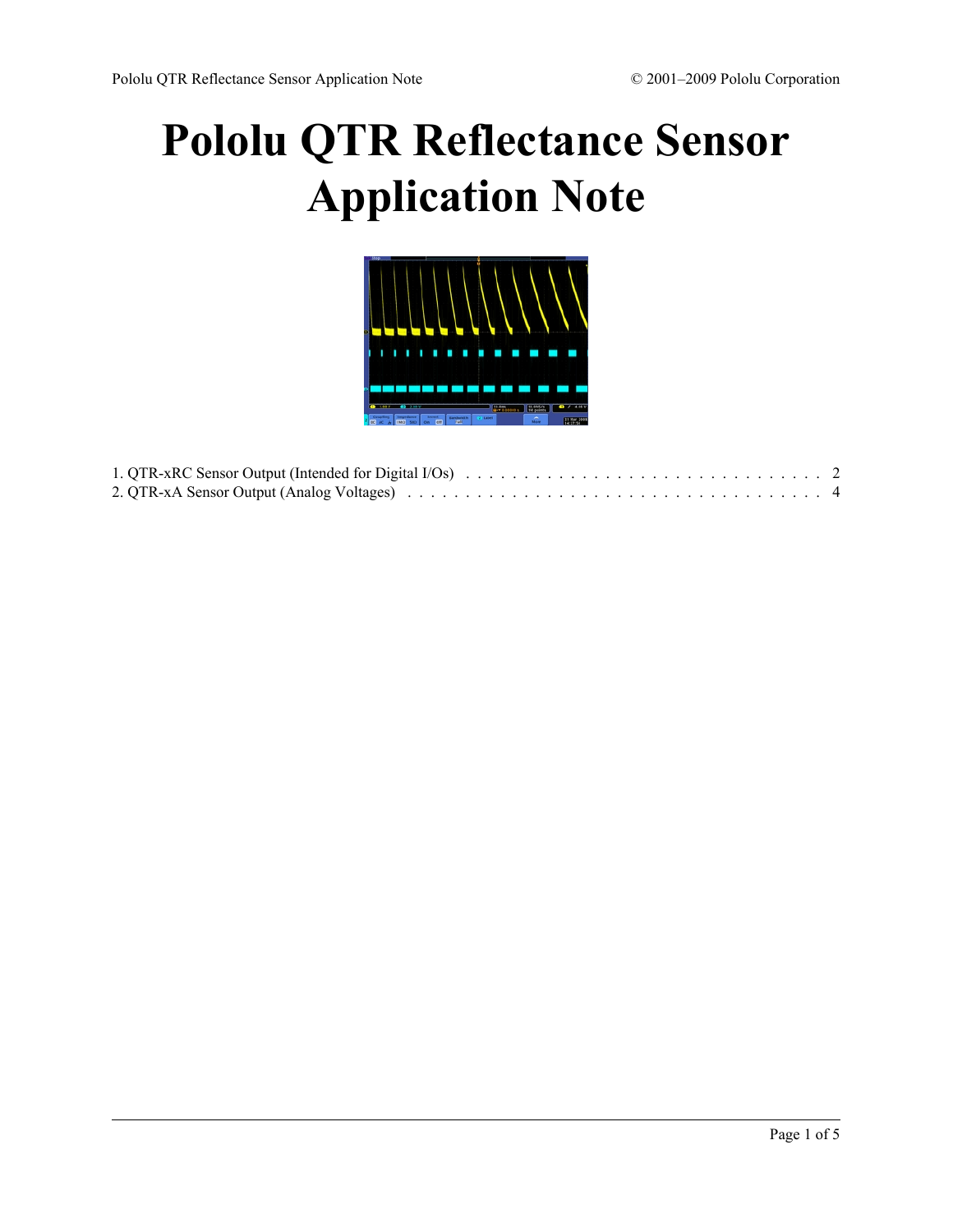## <span id="page-1-0"></span>**1. QTR-xRC Sensor Output (Intended for Digital I/Os)**

Each **QTR-1RC [\[http://www.pololu.com/catalog/product/959\]](http://www.pololu.com/catalog/product/959)** and **QTR-8RC [\[http://www.pololu.com/catalog/product/961\]](http://www.pololu.com/catalog/product/961)** reflectance sensor phototransistor output is tied to a capacitor discharge circuit as shown on the right, which allows a digital I/O line on a microcontroller to take an analog reflectance reading by measuring the discharge time of the capacitor. When you have a microcontroller's digital I/O connected to a sensor output, the typical sequence for reading that sensor is:

- 1. Set the I/O line to an output and drive it high
- 2. Allow at least 10 us for the 10 nF capacitor to charge
- 3. Make the I/O line an input (high impedance)



**QTR-1RC reflectance sensor schematic diagram.** 4. Measure the time for the capacitor to discharge by waiting for the I/O line to go low

The following three oscilloscope screen captures below demonstrate the result of this procedure. The sensor was positioned 1/8" above a whiteboard-like surface with a 3/4" thick piece of black electrical tape on it. The first reading was taken over the white portion of the surface, the second reading was taken at the edge of the tape, and the third was taken while fully over the black tape. The yellow oscilloscope channel is the sensor output and the blue oscilloscope channel is the output of a mega168 AVR microcontroller representing its interpretation of the sensor output. A 5 V blue signal indicates that the AVR is measuring the sensor output as "high"; a 0 V blue signal indicates that the AVR is measuring the sensor output as "low". In an actual application, the important value is the width of the positive blue pulse. As you can see from the screen captures, the shorter the pulse, the more reflective the surface. Medium-width pulses occur from moderately reflective surfaces, or as you transition from a white surface to a black surface (or vice versa).



**QTR-1RC output (yellow) when 1/8" above a white surface and microcontroller timing of that output (blue).**



**QTR-1RC output (yellow) when 1/8" above a white/black interface and mcu timing of that output (blue).**



**QTR-1RC output (yellow) when 1/8" above a black line and microcontroller timing of that output (blue).**

Please note that these data are affected by the specifics of the test. Reflectances depend on the surfaces, and each microcontroller will have its own trip-low threshold. In our specific example, you can see that at a height of 1/8" above our surface, white results in a high pulse width of 120 us and black results in a high pulse width of 2.6 ms. As the pulse width varies between 120 us and 2.6 ms, you can tell that you are approaching or leaving the line.

The screen captures below show the results of the same test conducted at a sensor height of 3/8".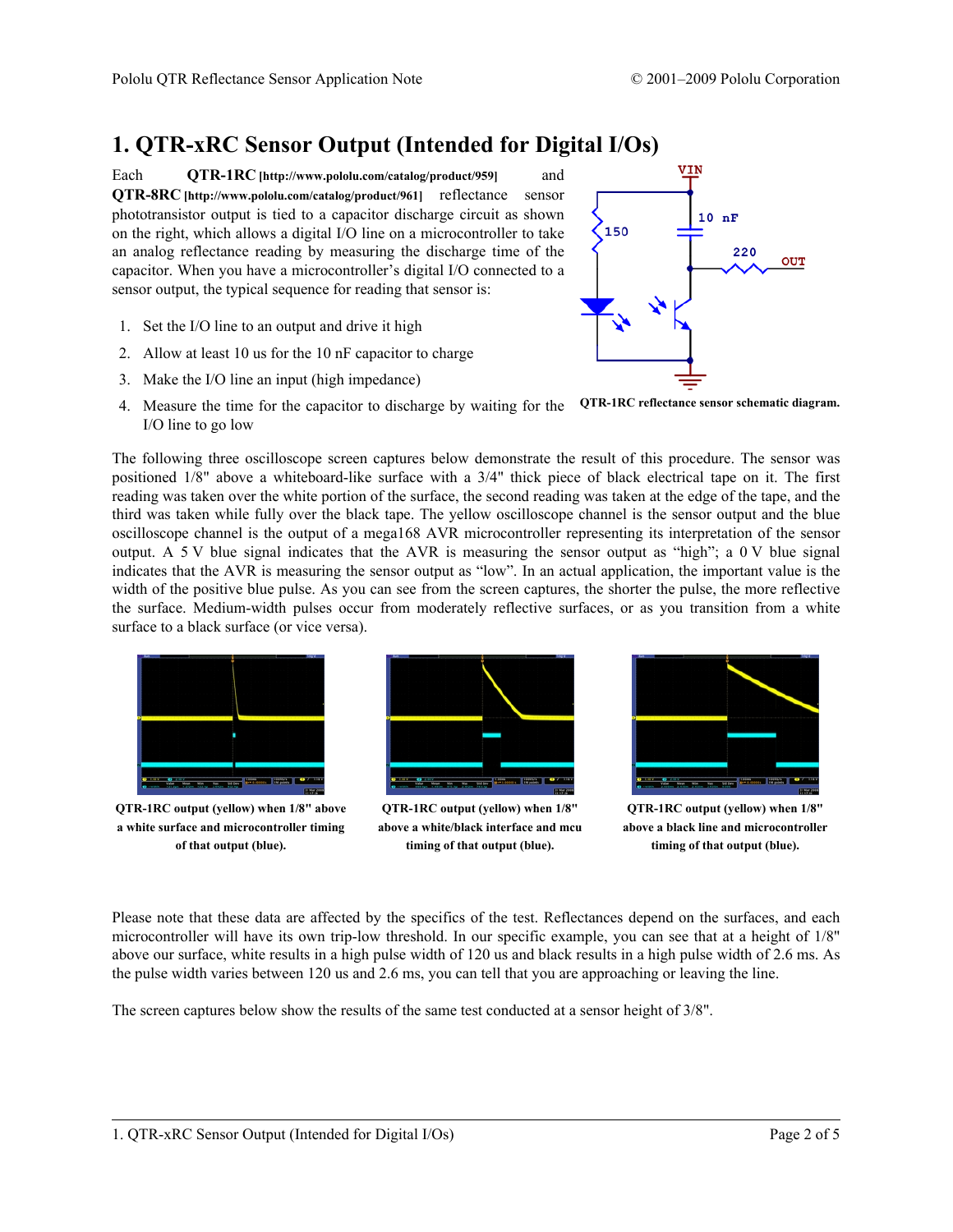### Pololu QTR Reflectance Sensor Application Note © 2001–2009 Pololu Corporation

# **THE REPORT OF O** the contract of the contract of the contract of the contract of the contract of the contract of the contract of

**QTR-1RC output (yellow) when 3/8" above a white surface and microcontroller timing of that output (blue).**



**QTR-1RC output (yellow) when 3/8" above a white/black interface and mcu timing of that output (blue).**



**QTR-1RC output (yellow) when 3/8" above a black line and microcontroller timing of that output (blue).**

Raising the sensor decreases the overall reflectance of the surface, which in turn lengthens all of the positive pulse widths. This means we need more time to measure the sensor outputs and hence we are limited to lower update rates. At this height, our white surface results in a high pulse width of 780 us and our black surface results in a high pulse width of 10 ms.

Note that at the start of each yellow pulse, there is a 10 us period where our microcontroller is driving the sensor output line high.

Lastly, the following screen capture shows an example of what the sensor output might look like as it sweeps across a black line on a white surface. A motor was used to rotate a white paper disk with a piece of black electrical tape on it in front of the sensor. The electrical noise present in the screen capture is from this motor. If you will be using these sensors in electrically noisy environments (e.g. around motors), you should filter the signal either with a lowpass filter circuit or in your microcontroller software. For example, when timing the high (blue) pulse, wait until the signal stays low for a minimum duration (e.g. 10 us) before accepting the low signal as the end of the pulse.



**Example series of QTR-1RC output signals generated as a black line on a spinning white disk passes in front of the sensor.**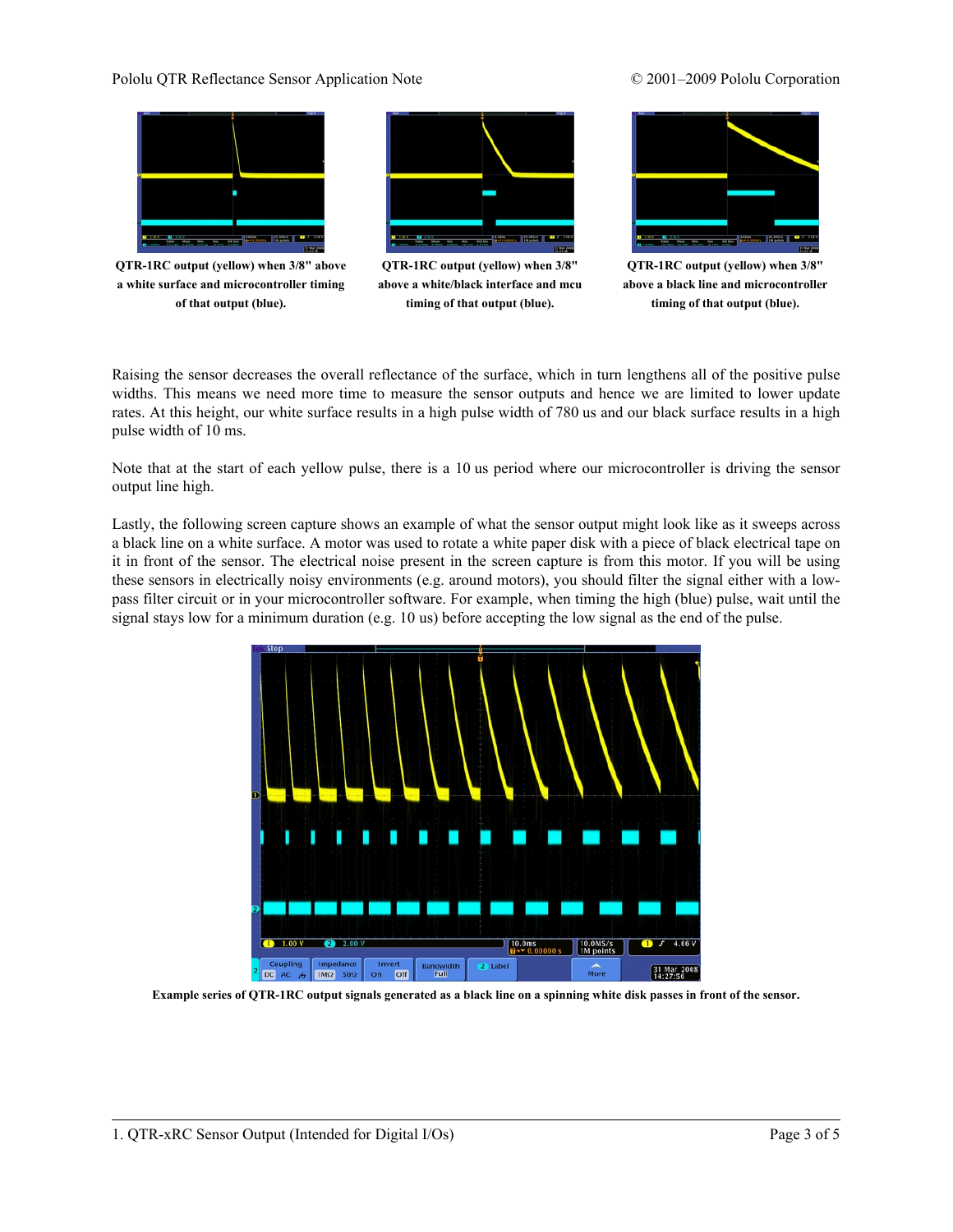## <span id="page-3-0"></span>**2. QTR-xA Sensor Output (Analog Voltages)**

Each **QTR-1A [\[http://www.pololu.com/catalog/product/958\]](http://www.pololu.com/catalog/product/958)** and **QTR-8A [\[http://www.pololu.com/catalog/product/960\]](http://www.pololu.com/catalog/product/960)** reflectance sensor phototransistor output is connected to a pull-up resistor as shown below to form a voltage divider that produces an analog voltage output that ranges between 0 V and the supplied voltage (which is typically 5 V). With a strong reflectance, such as when the sensor is over a white surface, its output voltage will tend towards 0 V; with very weak reflectance, such as when the sensor is over a black surface, its output voltage will tend towards the supplied voltage.



**QTR-1A reflectance sensor schematic diagram.**

To demonstrate what the QTR-xA sensor output looks like as it passes from a reflective surface to a non-reflective surface and back again, we set up a motor to spin a white paper circle with a piece of black electrical tape on it as shown below.



**Experimental setup for QTR-1A and QTR-1RC oscilloscope outputs.**

The following three oscilloscope screen captures show the output of the QTR-xA reflectance sensor during the period where the black line passes by the sensor. The oscilloscope is set to 500 mV per division. The only difference